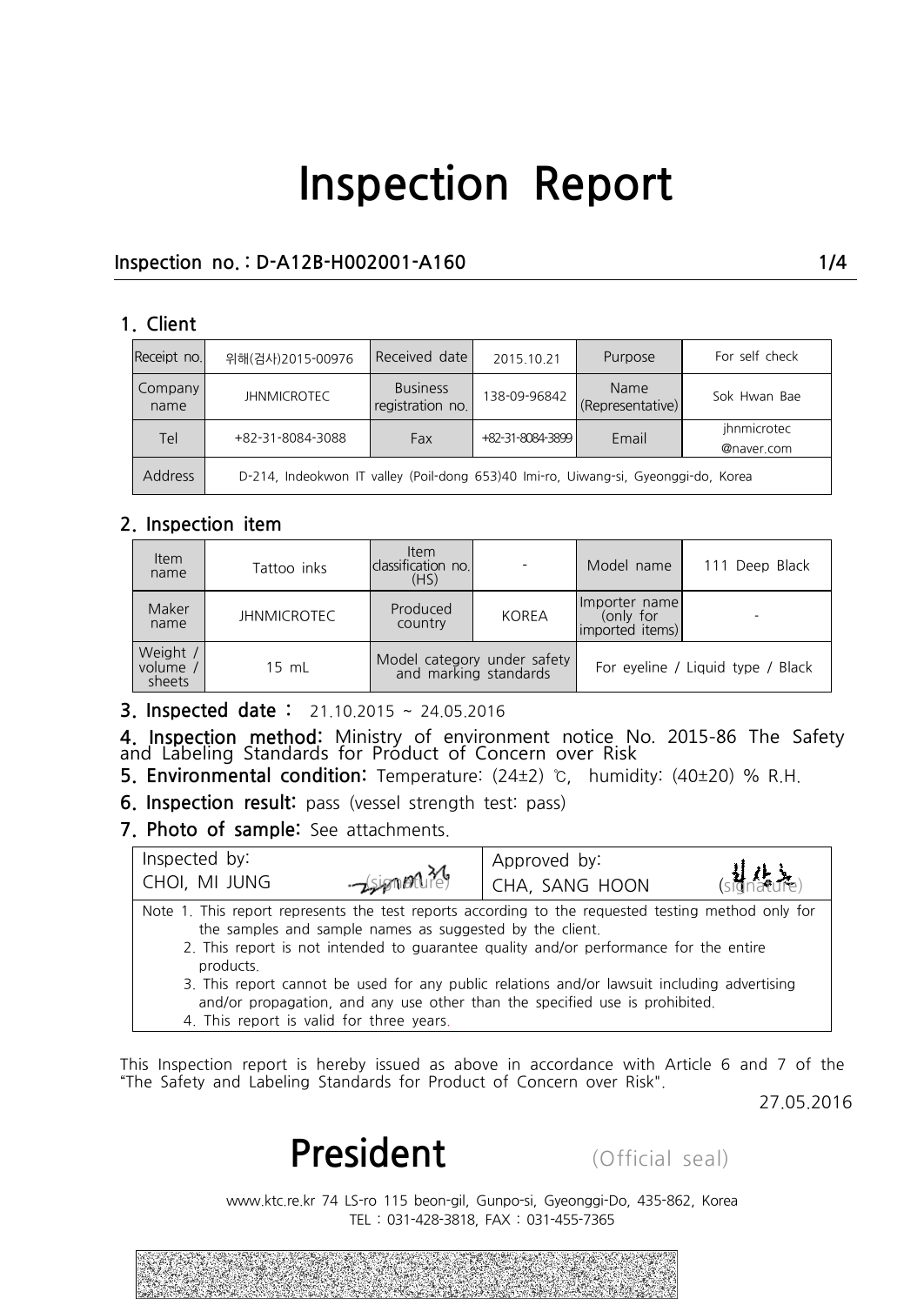### **Inspection no. : D-A12B-H002001-A160 2/4**

### **Appendix 1. Inspection result**

1.1 Standards for hazardous ingredient

| Seq            |                                            | Inspection item | Judgment<br>criteria                                | Inspection<br>result | Pass or fail<br>judgment |
|----------------|--------------------------------------------|-----------------|-----------------------------------------------------|----------------------|--------------------------|
| 1              |                                            | Arsenic         | $\overline{2}$                                      | <b>ND</b>            | Pass                     |
| $\overline{2}$ | <b>Barium</b>                              |                 | 50                                                  | <b>ND</b>            | Pass                     |
| 3              |                                            | Cadmium         | 0.2                                                 | <b>ND</b>            | Pass                     |
| $\overline{4}$ |                                            | Cobalt          | 25                                                  | <b>ND</b>            | Pass                     |
| 5              |                                            | Chromium (VI)   | 0.2                                                 | <b>ND</b>            | Pass                     |
| 6              |                                            | Copper          | 25                                                  | <b>ND</b>            | Pass                     |
| $\overline{7}$ |                                            | Mercury         | 0.2                                                 | <b>ND</b>            | Pass                     |
| 8              |                                            | Lead            | $\overline{2}$                                      | <b>ND</b>            | Pass                     |
| 9              | Selenium                                   |                 | $\overline{2}$                                      | <b>ND</b>            | Pass                     |
| 10             | Antimony                                   |                 | $\overline{2}$                                      | <b>ND</b>            | Pass                     |
| 11             | Tin                                        |                 | 50                                                  | <b>ND</b>            | Pass                     |
| 12             | Zinc                                       |                 | 50                                                  | 7                    | Pass                     |
|                | Paraben                                    | Methyl paraben  | 4 000                                               | <b>ND</b>            | Pass                     |
|                |                                            | Ethyl paraben   | 4 000                                               | <b>ND</b>            | Pass                     |
| 13             |                                            | Propyl paraben  | 4 000                                               | <b>ND</b>            | Pass                     |
|                |                                            | Butyl paraben   | 4 000                                               | <b>ND</b>            | Pass                     |
|                |                                            | Total paraben   | 8 000                                               | <b>ND</b>            | Pass                     |
| 14             |                                            | Formaldehyde    | 20                                                  | 17                   | Pass                     |
| 15             | Naphthalene                                |                 | 0.5                                                 | <b>ND</b>            | Pass                     |
| 16             | Tetrachloroethylene                        |                 | 100                                                 | <b>ND</b>            | Pass                     |
| 17             | Polynuclear aromatic<br>hydrocarbons(PAHs) |                 | Total 0.5<br>(However,<br>benzo(a)pyre<br>ne 0.005) | <b>ND</b>            | Pass                     |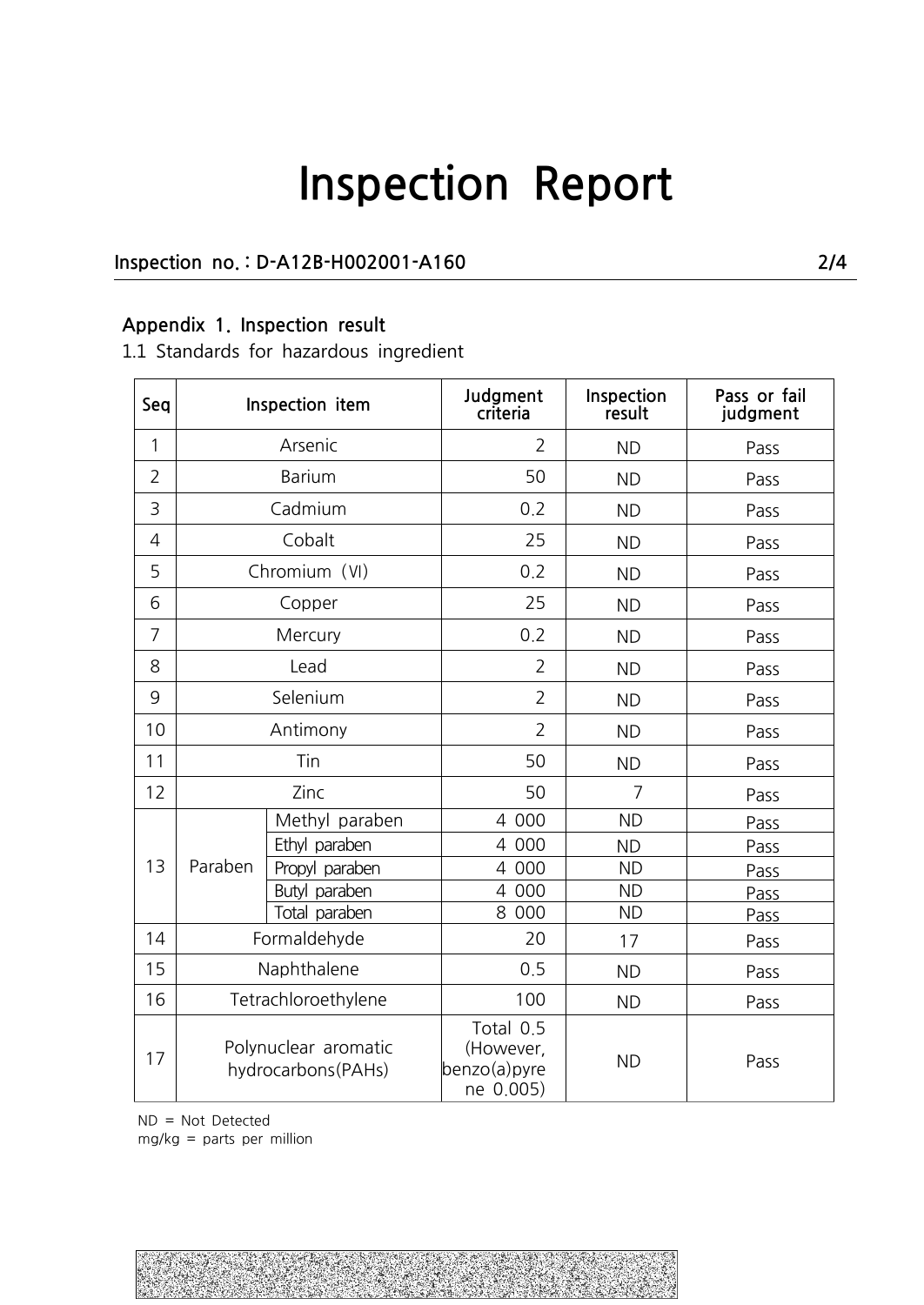### **Inspection no. : D-A12B-H002001-A160 3/4**

### **Appendix 1. Inspection result (2)**

1.2 Sterility test

| # | Requirement | Assessment |  |
|---|-------------|------------|--|
|   | Asepsis     | Pass       |  |

#### 1.3 Appearance

| # | Requirement                                                                                                     | Assessment               |
|---|-----------------------------------------------------------------------------------------------------------------|--------------------------|
|   | No inclusion of any foreign material and other contamination.                                                   | Pass                     |
|   | Clean appearance and no risky area such as sharp section, etc.                                                  | Pass                     |
| 3 | No defect in the structure and no leak of any content.                                                          | Pass                     |
|   | Use a proper vessel in accordance with the High Pressure Gas<br>Safety Control Act. (Only for aerosol products) | <b>Not</b><br>Applicable |
|   | No dissolution of any adhesive from the vessel.                                                                 | <b>Not</b><br>Applicable |

1.4 Strength and leak of vessel (only applicable for liquid products, excluding aerosol products)

| # | Requirement                                                                                                                                | Assessment |
|---|--------------------------------------------------------------------------------------------------------------------------------------------|------------|
|   | No abnormality at a vessel strength test in accordance with<br>the "The Safety and Labeling Standards for Product of<br>Concern over Risk" | Pass       |
|   | No abnormality at a vessel leak test in accordance with the<br>"The Safety and Labeling Standards for Product of Concern<br>over Risk"     | Pass       |

### 1.5 Weight / volume / sheet

|   | "The Safety and Labeling Standards for Product of Concern<br>over Risk"                                                                       |                       |                    | Pass       |
|---|-----------------------------------------------------------------------------------------------------------------------------------------------|-----------------------|--------------------|------------|
|   | .5 Weight / volume / sheet                                                                                                                    |                       |                    |            |
| # | Requirement                                                                                                                                   | Quantity<br>indicator | Quantity<br>Result | Assessment |
|   | No abnormality at a test in accordance<br>with the "Inspection Standards for the<br>Defined Quantity of Products with the<br>Marked Quantity" | 15 mL                 | 15 mL              | Pass       |